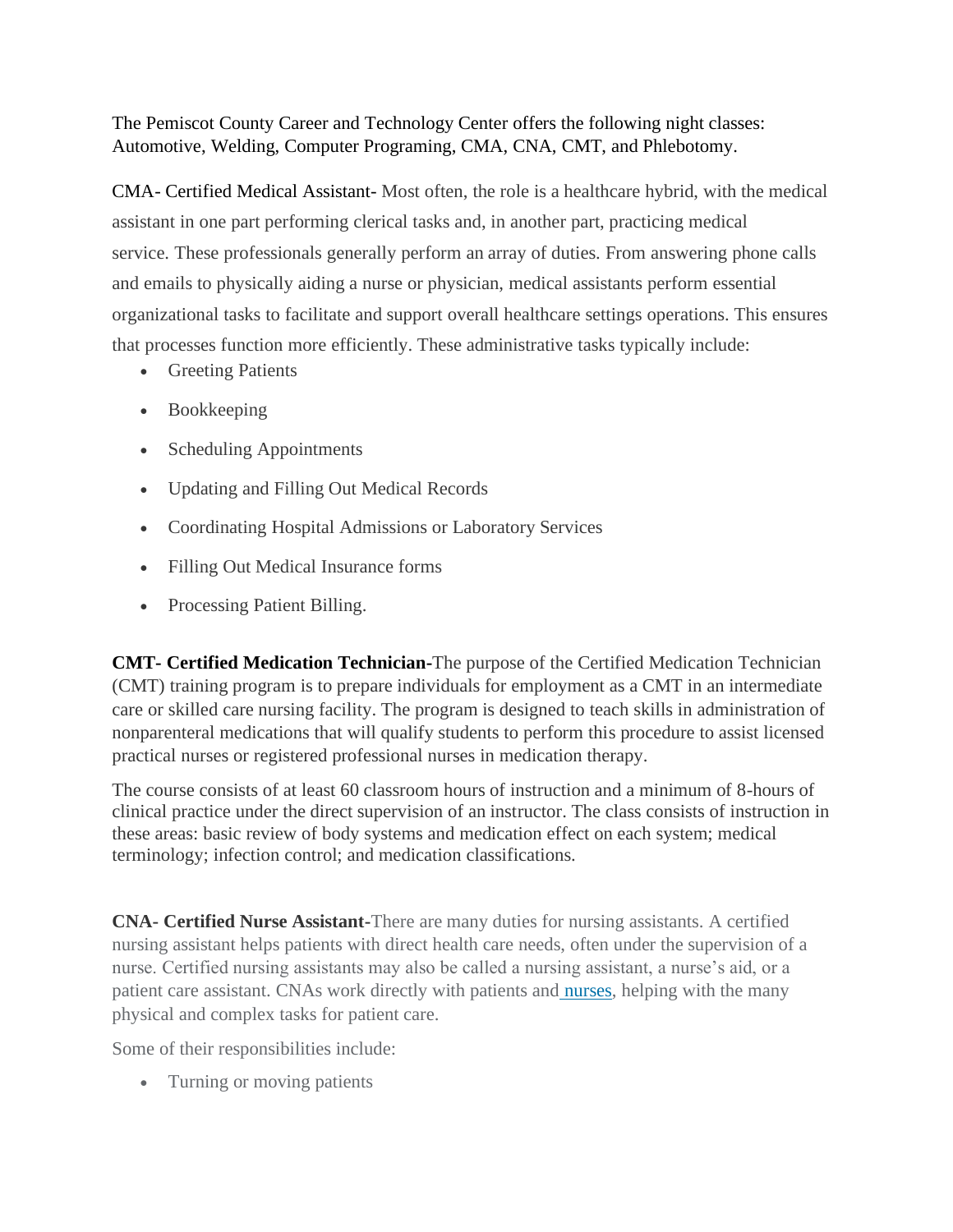- Gathering medical supplies
- Bathing patients
- Grooming patients by brushing their hair, teeth, shaving them, etc.
- Feeding patients and documenting their food and liquid intake
- Checking vital signs such as blood pressure and heart rate
- Answering patient calls
- Documenting information
- Cleaning rooms and bed linens
- Stocking supplies
- Assisting with some medical procedures
- Safety procedures
- Transporting patients
- Taking care of wounds

**Phlebotomy-** A phlebotomy technician is responsible for the collecting of blood specimens for the laboratory to help diagnose health conditions and illnesses. However, a phlebotomy technician is also responsible for prepping lab equipment, gauging a patient's reaction to the blood draw and collect the fluids correctly. Some technicians will be responsible for properly disposing and shipping blood samples to laboratories outside of their place of employment, ensuring the right samples are received.

**Automotive Service Technician=**As an automotive service technician, you perform inspections, repairs, and maintenance on motor vehicles, responsibilities which require you to have strong mechanical skills, a thorough knowledge of modern automotive systems and electronics, and experience with common diagnostic tools used to determine the source of problems. Becoming a service tech does not require you have formal qualifications or education, though many who begin this career do so after completing programs offered through vocational schools or apprenticeships. Such programs prepare you for your future duties, providing training with the tools, parts, and equipment necessary to mechanics.

**Welding Technician-** A welding technician uses arc welding equipment to bond metals together to form component parts. As a welding technician, your job duties include welding different metal pieces together, cutting metal components down to size, and performing processes for finishing metal parts. You can find welding work in many industries, such as aerospace, automobile, and manufacturing. The qualifications you need for a career as a welding technician include a postsecondary certificate or associate degree in welding technology, along with attention to detail and manual labor skills. You don't need previous welding experience.